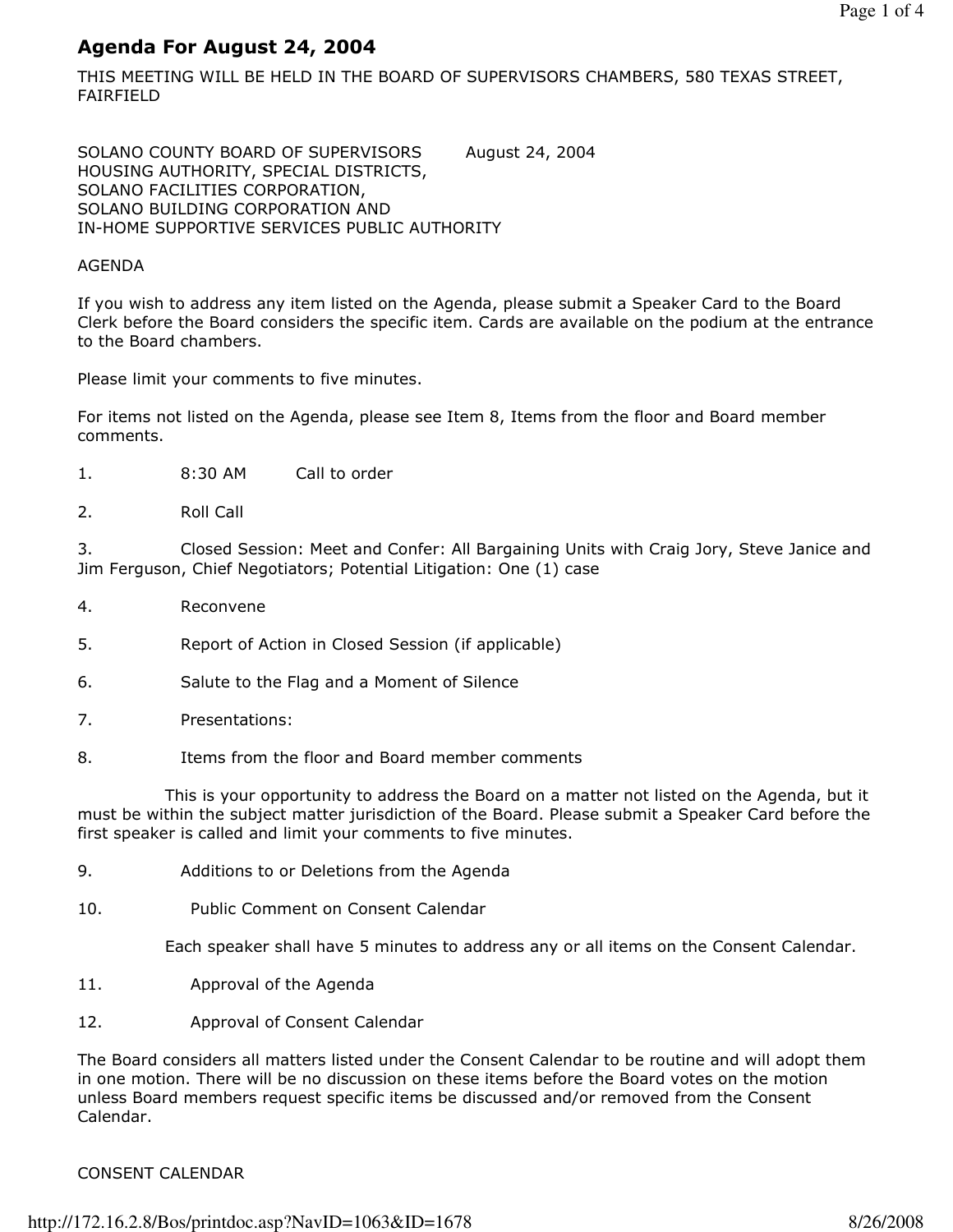#### GENERAL GOVERNMENT

13. Clerk of the Board of Supervisors:

 Approval of Minutes: Board of Supervisors July 27, 2004, August 3, 2004 and August 10, 2004; In-Home Supportive Services July 27, 2004

14. County Administrator's Office:

 Approve Office of Family Violence Prevention grant application to Judicial Council of California in the amount of \$50,000 for funding for the Court Appointed Special Advocates Program for the period of September 1, 2004 through August 31, 2005

### 15. Auditor-Controller:

Adopt resolution setting tax rates for the County and applicable districts for FY2004/05

## 16. Department of Information Technology:

 Authorize County Administrator to sign Amendment One to contract with Valley Relocation and Storage for pick-up, delivery and return of voting equipment for November 2004 and March 2005 elections for total cost not to exceed \$61,442; authorize County Administrator to approve any additional contract amendments up to 10% of total contract amount

## HEALTH AND SOCIAL SERVICES

17. Health and Social Services:

 Adopt resolution declaring Solano County's intention to apply for Rural Health Services Program funding; approve resulting Agreement for FY2004/05

### CRIMINAL JUSTICE

18. District Attorney:

 Approve appropriation transfer request increasing expenditures and revenues in Asset Forfeiture Budget by \$9,000 to purchase Intoxilyzer Breath Alcohol Testing machine for use by Benicia Police Department (4/5 vote required)

## 19. Public Defender:

 Adopt resolution amending Allocation List to add 1.0 FTE Deputy Public Defender IV position with approximate top step annual salary of \$104,937

## 20. Sheriff/Coroner:

 A) Approve Federal Annual Certification Report for FY2003/04 with Department of Justice and Department of the Treasury for continued receipt of shared asset seizure funds from United States Government

 B) Accept Sheriff's Inmate Welfare Fund Report of expenditures for fiscal year ending June 30, 2004

C) Adopt 2004 Solano County Emergency Operations Plan

 D) Approve appropriation transfer of Unanticipated Revenue of \$21,046 to Office of Emergency Services for purchase of emergency response equipment obtained under FY02 State Domestic Preparedness Grant Program (4/5 vote required)

## 21. Probation:

Approve two-year master contracts with multiple service providers for the period July 1, 2004 through June 30, 2006 for substance abuse services under the 2000 Substance Abuse and Crime Prevention Act Program (Prop 36) and drug testing services; authorize Chief Probation Officer to execute contract amendments within budgeted appropriations (list of services and services' providers on file with the Clerk)

## LAND USE/TRANSPORTATION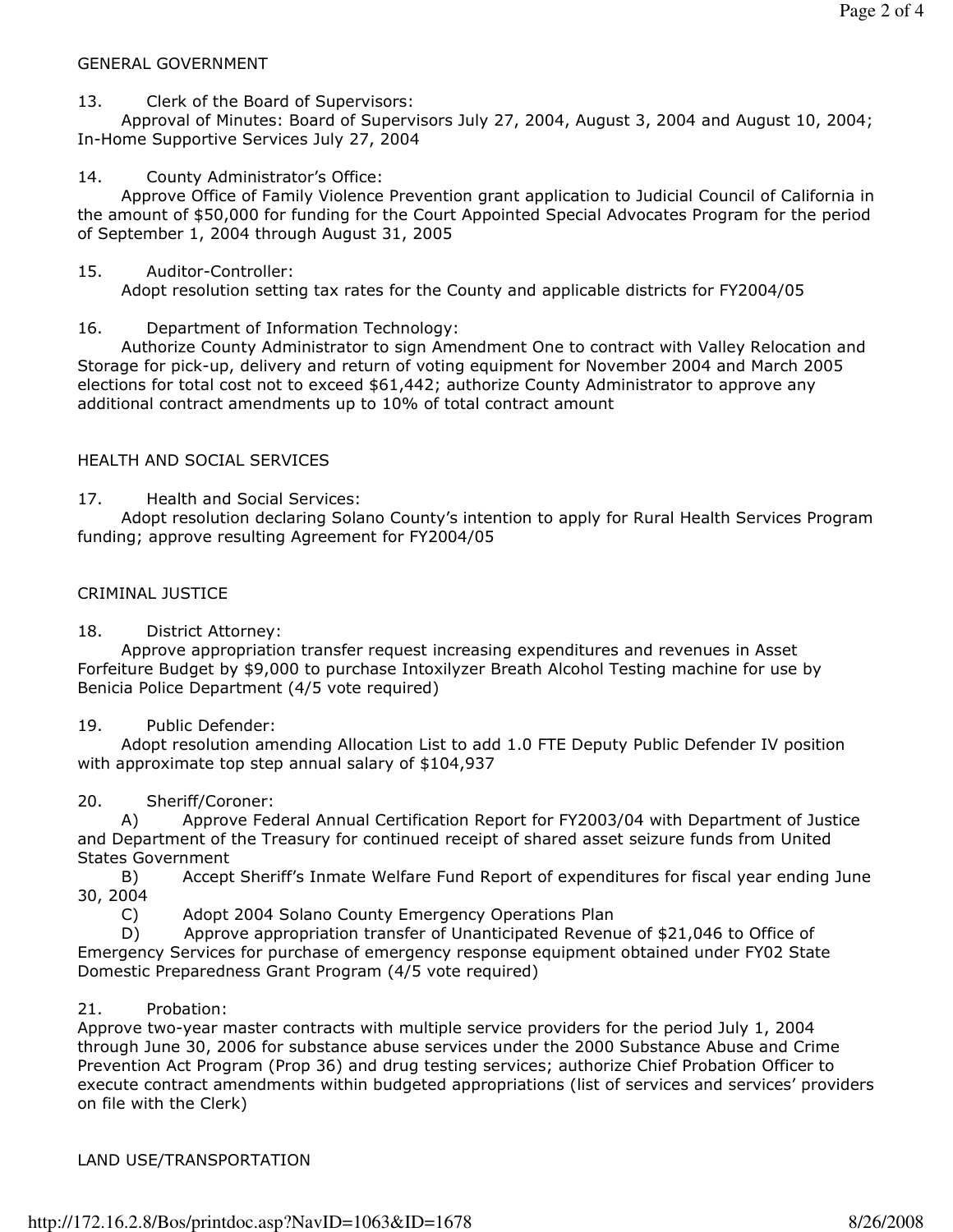22. Resources Management:

 A) Approve agreement with City of Fairfield for transfer of 1480 units allocated to the County under the Regional Housing Needs Determination to the City of Fairfield; adopt resolution to accept transfer of 60 units allocated to the County under the Regional Housing needs Determination to the City of Rio Vista

 B) Approve appropriation transfer increasing Other Professional Services Revenue by \$190,500 to offset increase in the department's FY2004/05 budget (4/5 vote required); approve contract amendment of \$31,750 with Ken Solomon for total contract amount of \$81,700 to provide professional contract planning services

OTHER: None

SPECIAL DISTRICTS GOVERNED BY THE BOARD OF SUPERVISORS:

Rural North Vacaville Water District

23. Resources Management:

A) Approve appropriation transfer in the amount of \$9,104 from District Reserves for Major Maintenance and increase appropriations for Contracted Services to reimburse California Water Services Company for work performed (4/5 vote required)

 B) Set date for noticed/published hearing to consider adoption of resolutions amending District's By Laws and Operations Rules to establish process for delinquent accounts and to add definition and procedure for construction water service

Suggested date for noticed/published hearing: September 28, 2004 at 9:00 a.m.

### SCHEDULED CALENDAR

24. Rescheduled Consent Items: (Items pulled from Consent Calendar above)

- A) E)
- B) F)
- $(C)$   $G)$
- D) H)

#### CRIMINAL JUSTICE

25. Probation/Sheriff-Coroner:

 Receive a report updating the transition to California Forensic Medical Group for the provision of medical services at Solano County jail facilities and Juvenile Hall

#### GENERAL GOVERNMENT

26. County Administrator:

 A) Consider adoption of a resolution in support of the November 2004 Ballot Proposition 1A - Protection of Local Government Revenues

 B) Review the proposed Advisory Council Principles and Policies and provide staff with any changes; upon Board approval, direct staff to provide the document to affected advisory councils and boards for review and comment

#### 27. General Services:

 Consider return of loan proceeds of approximately \$937,000 for the Solano County Airport hangar project to the State; approval to conduct an outside review of waterline plans and proceed with the pollution control facility (wash rack) project; authorize the General Services Manager to rebid the wash rack project

HEALTH AND SOCIAL SERVICES: None

LAND USE/TRANSPORTATION: None